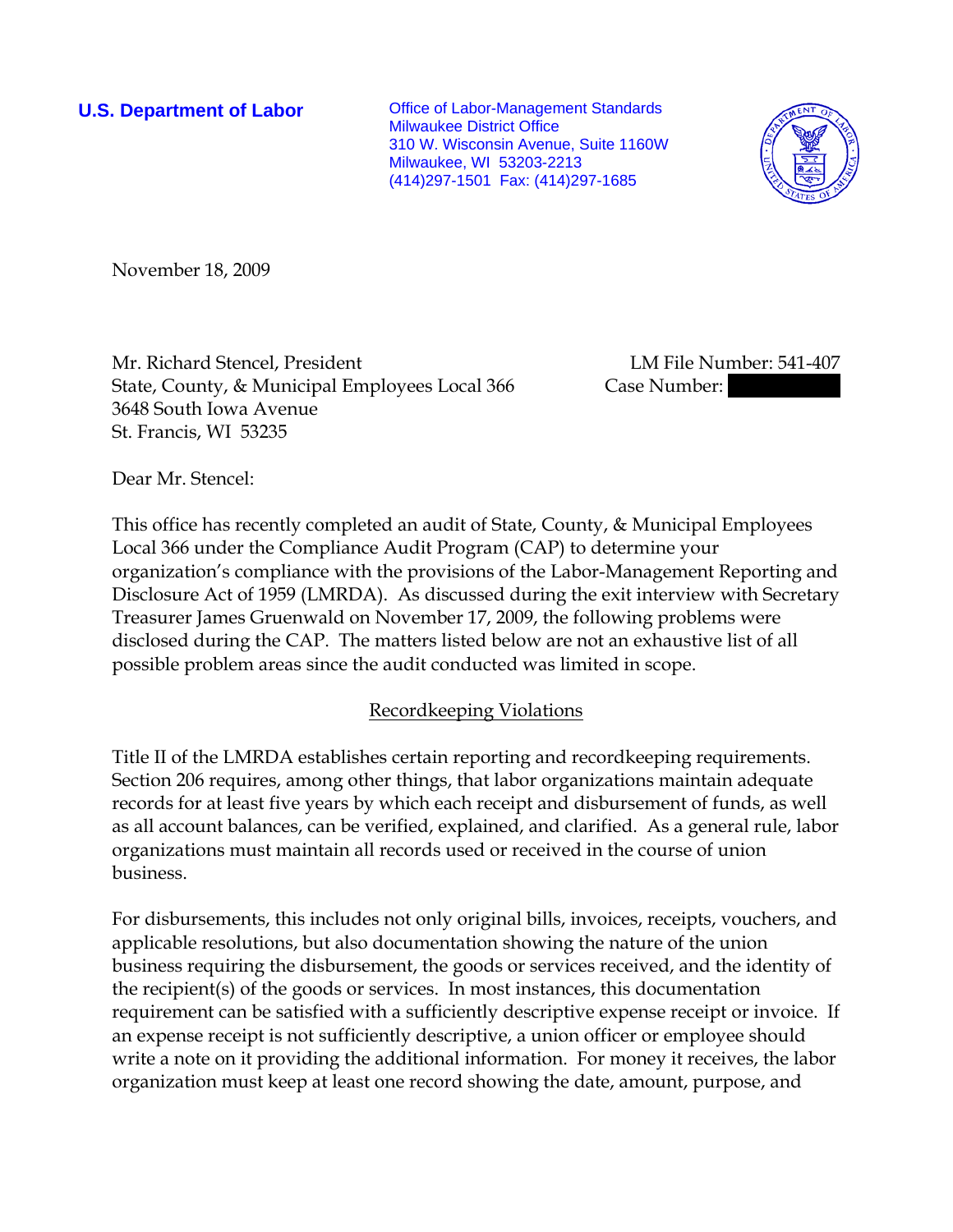Mr. Richard Stencel November 18, 2009 Page 2 of 4

source of that money. The labor organization must also retain bank records for all accounts.

The audit of Local 366's 2008 records revealed the following recordkeeping violations:

1. General Reimbursed Expenses

Local 366 did not retain adequate documentation for some reimbursed expenses incurred by Sergeant-at-Arms Kathy Wilk. For example, Ms. Wilk was reimbursed for food and refreshment for the monthly membership meetings. The audit revealed that documentation was not retained for some of the food purchased for the December 2008 meeting.

As noted above, labor organizations must retain original receipts, bills, and vouchers for all disbursements. The president and treasurer (or corresponding principal officers), who are required to sign your union's LM report, are responsible for properly maintaining union records.

2. Reimbursed Auto Expenses

Some officers who received reimbursement for business use of their personal vehicles did not retain adequate documentation to support payments to them. Local 366 must maintain records which identify the dates of travel, locations traveled to and from, and number of miles driven. The record must also show the business purpose of each use of a personal vehicle for business travel by an officer or employee who was reimbursed for mileage expenses. The audit found that Local 366 did not always identify on expense vouchers the locations traveled to and from.

Based on your assurance that Local 366 will retain adequate documentation in the future, OLMS will take no further enforcement action at this time regarding the above violations.

## Reporting Violations

The audit disclosed a violation of LMRDA Section 201(b), which requires labor organizations to file annual financial reports accurately disclosing their financial condition and operations. The Labor Organization Annual Report (Form LM-3) filed by Local 366 for fiscal year ending December 31, 2008, was deficient in the following areas: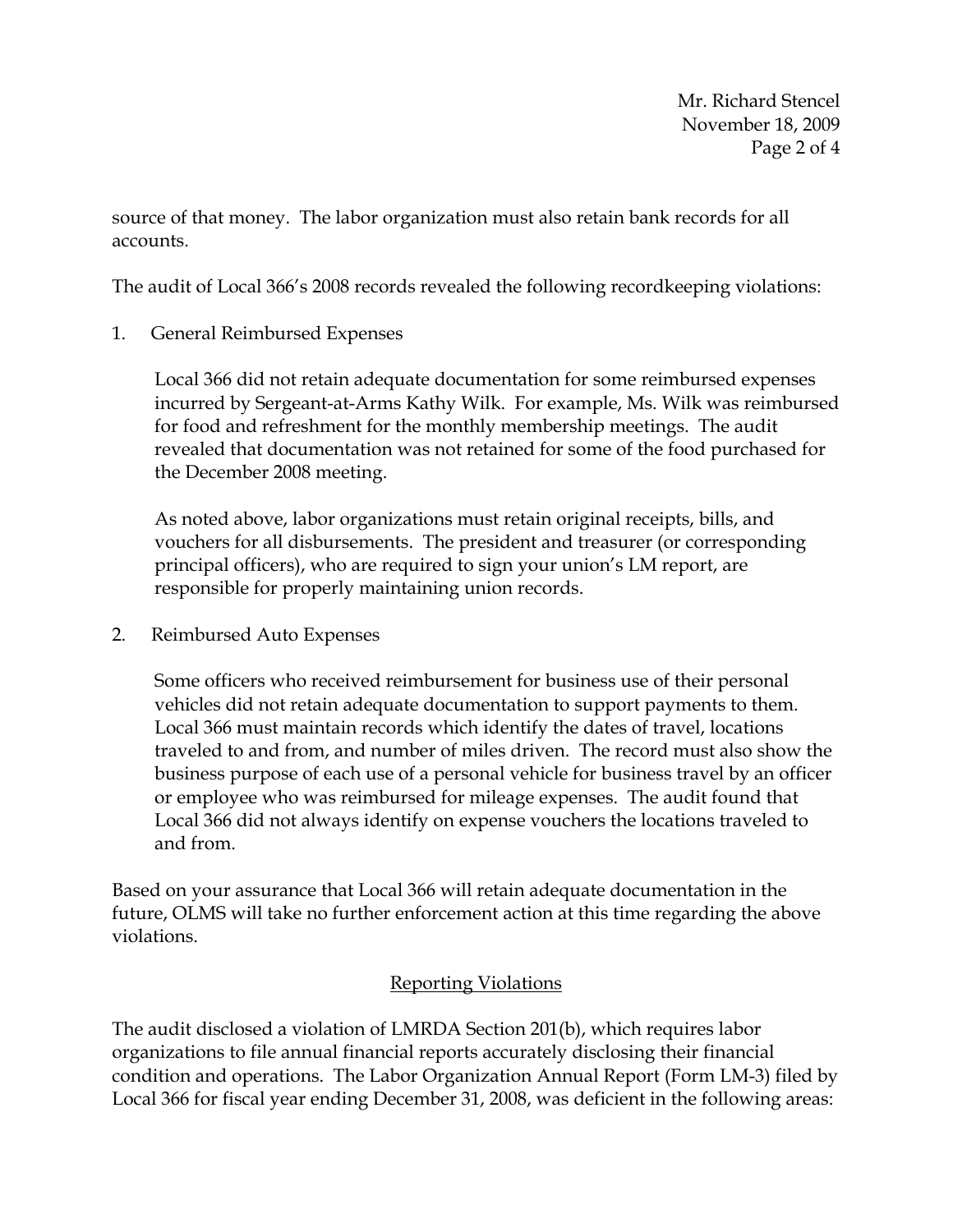Mr. Richard Stencel November 18, 2009 Page 3 of 4

## 1. Disbursements to Officers

Local 366 did not include reimbursements to officers totaling at least \$1,900 in the amounts reported Item 24 (All Officers and Disbursements to Officers). For example, Secretary Treasurer James Gruenwald received at least \$700 in reimbursed expenses. However, nothing was reported next to his name in Column E (Allowances & Other Disbursements) of Item 24. It appears these payments were erroneously reported Item 54 (Other Disbursements).

In addition, Local 366 failed to include one salary payment to Executive Board Member Richard Czerwinski, totaling at least \$310. During the fiscal year, Mr. Czerwinski received \$1,950 is gross wages. However, only \$1,640 was reported next to his name in Column D (Gross Salary) of Item 24. It appears this payment was omitted from the LM-3 report.

Most direct disbursements to Local 366 officers and some indirect disbursements made on behalf of its officers must be reported in Item 24. A "direct disbursement" to an officer is a payment made to an officer in the form of cash, property, goods, services, or other things of value. See the instructions for Item 24 for a discussion of certain direct disbursements to officers that do not have to be reported in Item 24. An "indirect disbursement" to an officer is a payment to another party (including a credit card company) for cash, property, goods, services, or other things of value received by or on behalf of an officer. However, indirect disbursements for temporary lodging (such as a union check issued to a hotel) or for transportation by a public carrier (such as an airline) for an officer traveling on union business should be reported in Item 48 (Office and Administrative Expense).

2. Statement B (Receipts)

Local 366 incorrectly included receipts from fiscal year 2007 in Item 38 (Dues) on the 2008 report, totaling at least \$2,800. The audit revealed that two dues checks were received and recorded QuickBooks in 2007. These same dues receipts were erroneously recorded as receipts in 2008 in QuickBooks, Local 366's cash book, and the LM-3.

I want to extend my personal appreciation to State, County, & Municipal Employees Local 366 for the cooperation and courtesy extended during this compliance audit. I strongly recommend that you make sure this letter and the compliance assistance